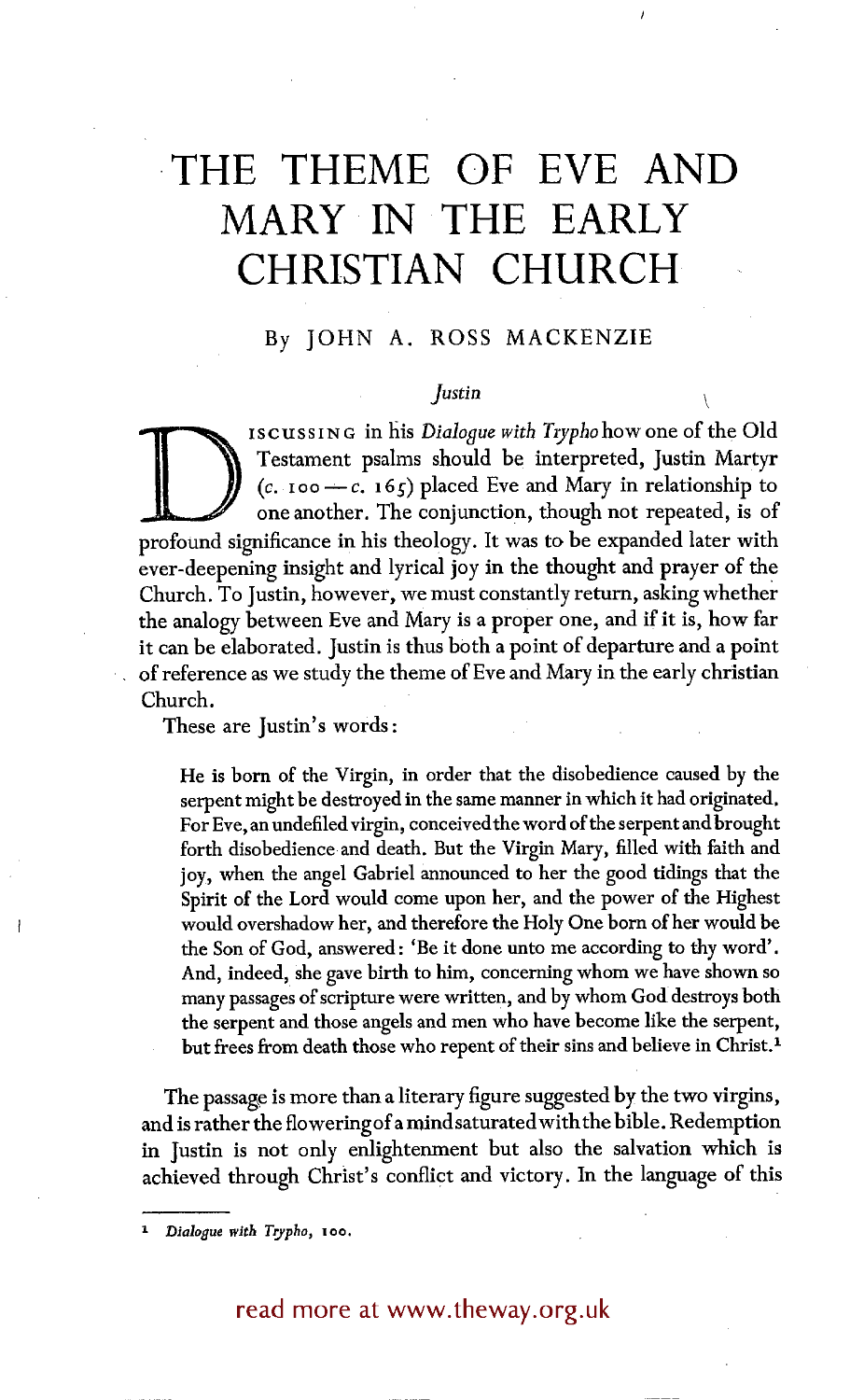passage, it is release from death. The mystery of salvation, as Justin wrote elsewhere, *is* the passion of Christ. So, if we are to understand what he means by connecting Eve and Mary, we must first understand the context in which he discusses their relationship. The context is his whole theology of redemption.

In the passage we are considering, Justin begins by speaking of the primal disobedience. The disobedience caused by the serpent, he says, has been destroyed by the very channel whereby it originated. Justin here sees redemption as a summing up or recapitulation in Christ of the primal human sin of disobedience. The *oikonornia* of God, or divine purpose of salvation, is coming to its *denouement* with the coming of the one who was born of the Virgin. His virgin birth'is a new beginning because it is continuous with the old creation and because it fulfils and transcends the old creation, bringing as it does the destruction of death and life in Christ. So we may speak of the virgin birth in Justin, first, as the recapitulation or summing up of the old creation.

When Justin compares Eve with Mary the Virgin, he speaks of her as 'a virgin and pure'. Eve is *aphthoros,* for she had not yet had intercourse with her husband. The adjective is more heavily nuanced than the translation allows. She is free in paradise from *phthora,* that which destroys, corrupts, or seduces. But when she listened to the corrupting word, when she conceived the word of the serpent, she brought forth disobedience and death. This is her destruction, and it involves the destruction of the whole human race.

The connection which Justin makes here between disobedience and death was to be more fully developed by Irenaeus a generation later. The truth about human existence, as Justin and Irenaeus understand it, is that God gives life, and man receives it, wholly dependent on the giver of life. To receive from God means also to live in obedience to his word. Obedience and life belong together. There is an inner connection between the ethical and physical aspects of our existence. To oppose the Creator is to oppose the one who has made and continues to sustain all things, to oppose reality. To disobey the Creator is to be cut off from the source of life, to die. Disobedience and death belong together.

Mary, furthermore, is called a Virgin of Israel. She is not just an isolated or enigmatic figure, but 'a virgin of their race'. If the reading is correct, Justin says that she traced her descent 'from Abraham'. She is a daughter of Israel. Justin says that Gabriel came to her. The interpreting angel of Daniel's vision came to Mary, as he had once before come to the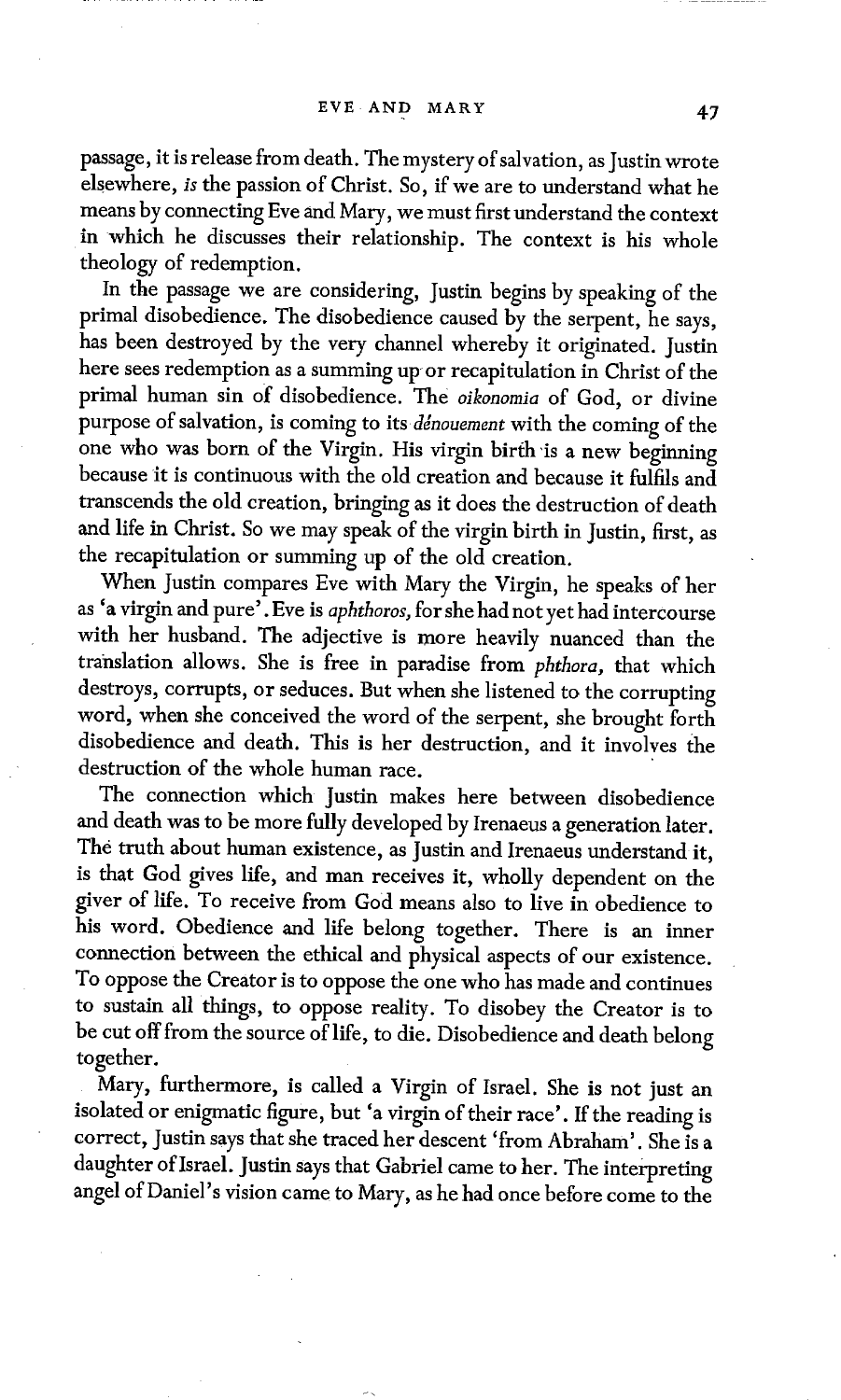prophet,<sup>2</sup> teaching him how to understand. What happened to Mary, we might say, is to be interpreted out of the whole experience of Israel.

Mary is also described as the virgin of faith and joy. The joy she knew is the joy of the gospel, for Gabriel came to bring good tidings, *euanselizomenou.* He announced to her the good news that she was to give birth to the Son of God, through whom God would end the power of sin and death. In faith she heard and appropriated the word which God spoke to her, and she answered, 'May it be done to me according to your word'. We should not of course, forget that the *Dialogue* itselfopens with Justin's account of his conversion. As he records, not far from the sea (perhaps at Ephesus) he had one day listened to the words of an elderly man, and through his words gained what he calls a knowledge of the Christ of God and the enjoyment of the happy life. We bear in mind that Justin wrote to inquirers, to those who were investigating 'our life and doctrines'. To hear the gospel in faith, as Mary heard it, is always to know more than mere intellectual happiness : it is to know the eschatological joy of the kingdom of God.

Through Mary the Son of God has become man. Through her he assumed our human nature and dwelt among us as one of us m *anthr6pos en anthr6pois,* as Justin expressed it in the *First Apology.* For Justin there can be redemption only if the Redeemer is God, for only the Giver of life can free us from death. But the Redeemer must also be man, and Jesus through Mary shared fully our human nature.

It is clear, however, that Mary has an active, personal role to play; her virginity, her faith, her joy, and above all her consent have value for the salvation of those who believe in Christ. Justin spends little time discussing Mary. What he says of her is as tantalizingly incomplete, but in its own way as suggestive as the description of the Sunday liturgy in the *Apology*. She learned God's will from Gabriel's message. And she assented to that will. Justin in this chapter closely connects Abraham with Mary. Both are bidden by God to participate in his purpose, each in a particular way; both hear the word of a promise; and both freely obey.

In concluding this study of Justin we note that Mary is the Virgin in whomthe Spirit dwells. Gabriel announced to her that the Spirit of the Lord would come upon her and the power of the Most High overshadow her. It must be conceded that the doctrine of the Spirit in Justin is undeveloped, for he identifies 'Spirit of the Lord' with 'Power of the Most High', and regards them as synonyms of the Word of God.

Dan, 9, 21-27.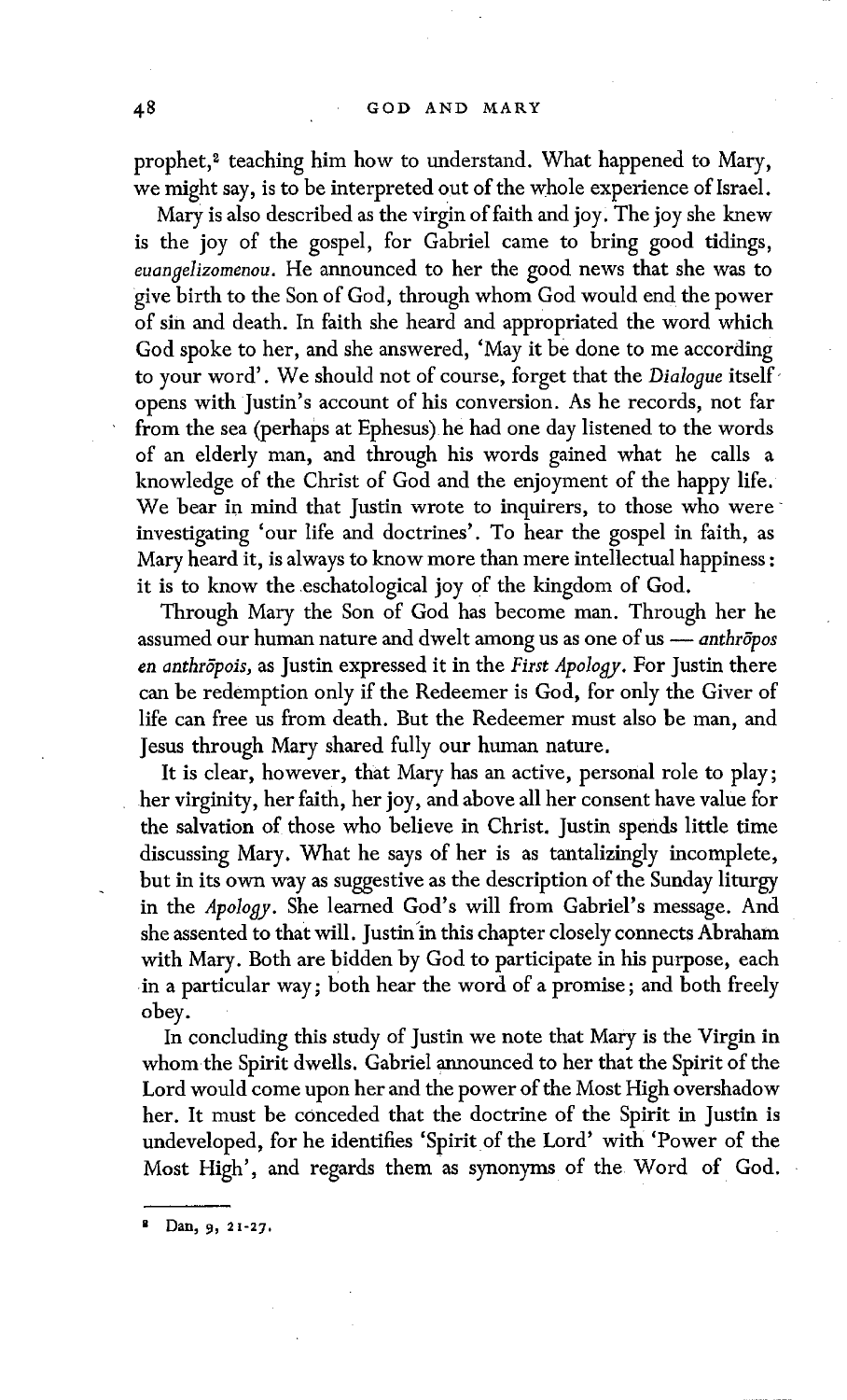Nevertheless, even at this early stage we can see an idea which was to be developed by Irenaeus, that God is at work with his 'hands', the Spirit and the Word, both in creating the world and in the redemption of Christ. All who have been converted to God through Christ, Justin tells Trypho, are called to live without blame. In the account of the Sunday Eucharist in the *Apology,* Justin explains how the president of the assembly invited all present to imitate the examples of virtue set forth in the memoirs of the apostles. Thus christians are called to be blameless, *am6moi ~* the adjective is also used of Mary in one of the apocryphal acts of the apostles -- and to seek virtue, *ta kala*. 'We christians are not only a people', he says, 'but a holy people'. It can hardly be supposed that Justin would have accorded to Mary anything less. She, indeed, has a fulness of faith, joy, and holiness, for that which was born of her was holy.

There remains, in our discussion of Justin Martyr, an important contemporary question to consider. The question is whether the theme of Eve and Mary in Justin implied a derogatory attitude to women and sexuality. In short, was Justin an anti-feminist?

It has frequently been pointed out, for example by Mary Daly, that the relationship of Jesus with various women was 'in such contrast with prevailing custom as to astonish onlookers' .8 We know from Acts that women were amongst the earliest converts, displayed charismatic gifts, engaged in evangelism, dispensed hospitality, and taught. To read some of the early Fathers, however, is to feel sometimes as though they had never heard of Jesus of Nazareth. Tertullian, writing to his wife, assured her that none of the improper and voluptuous acts of their married life would be resumed in heaven, for God had not prepared for his own, things so frivolous and impure. 4

What attitude to women lay behind Justin's formulation of christian teaching? Does he reflect something of the higher conception of woman which we find in Jesus or the more traditional views which re-emerged in Tertullian? There certainly seems to be an ascetical strain in Justin. For example, he describes approvingly in the *Apology* a christian youth who asked a surgeon to castrate him as a protection of sexual purity. He contrasted Mary, the pure Virgin, as the antitype to Eve who conceived the word of the serpent. The word *sutlabousa* implies that he associated sexual intercourse with Eve.

It could be said, then, that Justin treated sexuality as part of our fallen nature, more specifically connecting it to Eve's disobedient act.

D

e Daly, Mary: *The Church and the Second Sex* (New York, x968), p. 37.

Sherwin Bailey, Derrick: *The Man-Woman relation in Christian thought* (London, 1959), p45.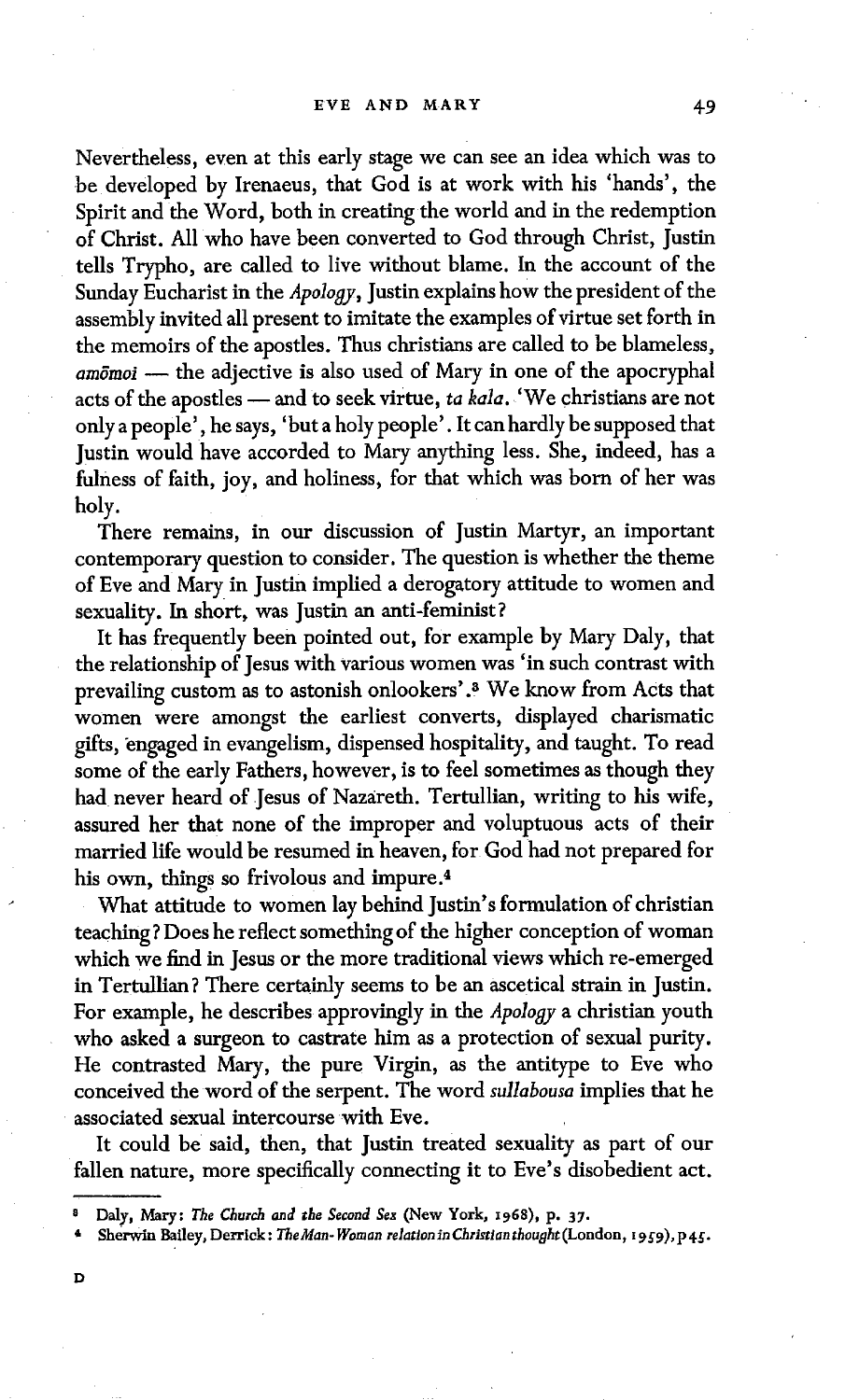But three other things can be said which may be closer to the truth that Justin sought to express. First, the idea of Eve's conception bringing forth death may be compared to a theme commonly found in the history of religions. Sexuality means the begetting of children, and therefore implies the cycle of life and death. The womb, birth, and death -- there is an integral relation between each of these in Eve and also in Mary; the difference between the two is that through the death of the one who was born of the womb of Mary, the death of those who are born of woman is destroyed.

Second, in many religions we also find the idea of orgasm as a little death. Sexual climax is an ecstasy, literally a going out of self, and therefore a prefigurement of deathas the final rite of passage. The anti-life theme that runs through the ascetic literature of the age tended to absolutize death, and so it rejected the idea of little death, that is, it was sexually ascetic in its embrace of death as final and absolute. The asceticism that Justin appears to approve in the proposal for selfcastration is to be explained by his fundamental understanding of the gospel as the annihilation through Christ of our death.

Third, and inseparably, Mary is not the denial of sexuality but the fulfilment of it. For Mary too there is an ecstasy, that enraptured selfforgetfulness and self-fulfilment of the ultimate surrender to God in which she said : 'I am the handmaid of the Lord'. Here sexual and spiritual ecstasy are united.

#### *Irenaeus*

We may speak of Irenaeus as the first major biblical theologian of the early Church. At least three circumstances contributed to this unique and distinctive position. First, by the time of Irenaeus a more or less complete canon of New Testament scriptures had been added to the sacred writings of the jews as the regulative source of christian teaching. Second, the gnostics, and more especially the teachers of the valentinian school, were themselves biblical theologians, in the sense that they made use of this available canon of scripture to substantiate and confirm their own oral teachings. Third, the gnostics' primary interest was soteriological. Irenaeus thus wrote in an age of cosmological speculation; in a milieu in which an authoritative tradition of apostolic teaching was more or less fully assembled; and in circumstances in which certain christian teachers were preoccupied with the way of salvation.

Irenaeus taught that with the coming of Jesus Christ history has entered a new phase. The divine plan, *oikonomia,* attained its fulfilment in an 'event which recapitulated Adam's creation: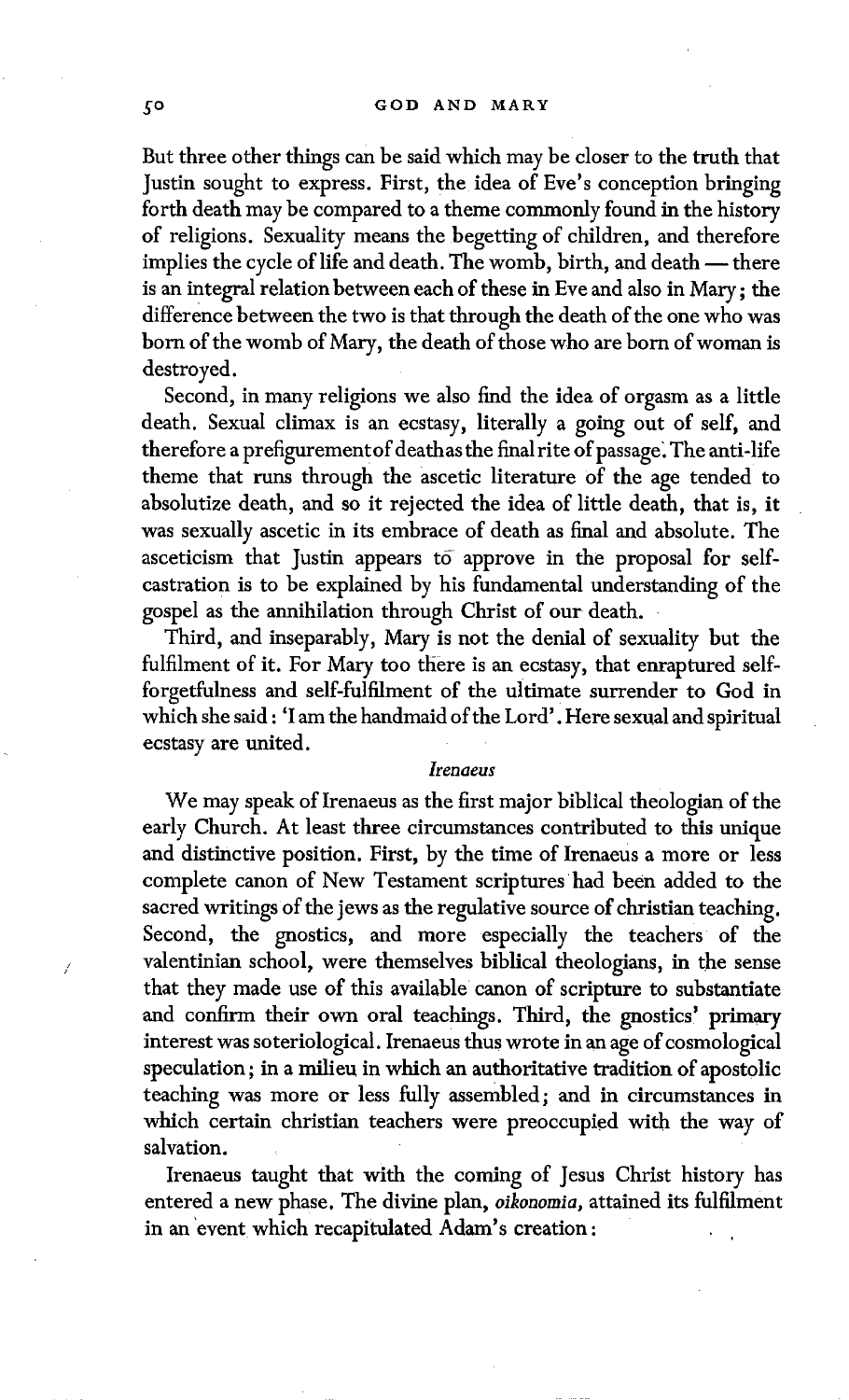If, therefore, the first Adam had as his father a man and was born of a man's semen, there would be good grounds for asserting that the second Adam was generated by Joseph. But if the first Adam was taken from the earth and created by the Word of God, it was necessary that this very Word who recapitulates Adam in himself should be generated in the same way as Adam.<sup>5</sup>

The virgin birth was thus a sign of the true humanity of Jesus, for the earth of which Adam was made was 'virgin' in the sense that it was untilled :

From this earth, then, while it was still virgin, God took dust and fashioned the man, the beginning of humanity. So the Lord, summing up afresh this man, reproduced the scheme of his incarnation, that he, being born ofa virginby the will and wisdom of God, might copy the incarnation of Adam, and man might be made, as it was written in the beginning, according to the image and likeness of God.<sup>6</sup>

The contrast between Irenaeus and the gnostics in their thinking about human existence is at once apparent. In the gnostic scheme salvation is a timeless category: the *oikonomia* is the ordering of salvation within the divine pleroma, Knowledge is of itself redemptive : knowledge, that is, of our origin in the divine being and of our true nature which the Son of God discloses to us. For Irenaeus, in contrast, the heart and centre of our redemption is historical. The critical question for Irenaeus is therefore the gnostics' denial of the incarnation, i.e. that the Saviour possessed a material, physical body, in their advocacy of salvation as liberation from matter and return to the light-world of the pleroma. Irenaeus writes:

According to the opinion of no one of the heretics was the Word of God made flesh. For if anyone carefully examines the systems of them all, he will find that the Word of God is brought in by all of them as not having become incarnate and as impassible, as is also the Christ from above.<sup>7</sup>

Thus for Irenaeus it is of fundamental importance to stress the unity of God the Creator and God the Saviour, and also the unity of the first Adam and Jesus.

*Adv. Haer.*, 3, 21, 10.

Proof of the Apostolic Preaching, 32.

*Adv. Haer.,* 3, 1I, 3.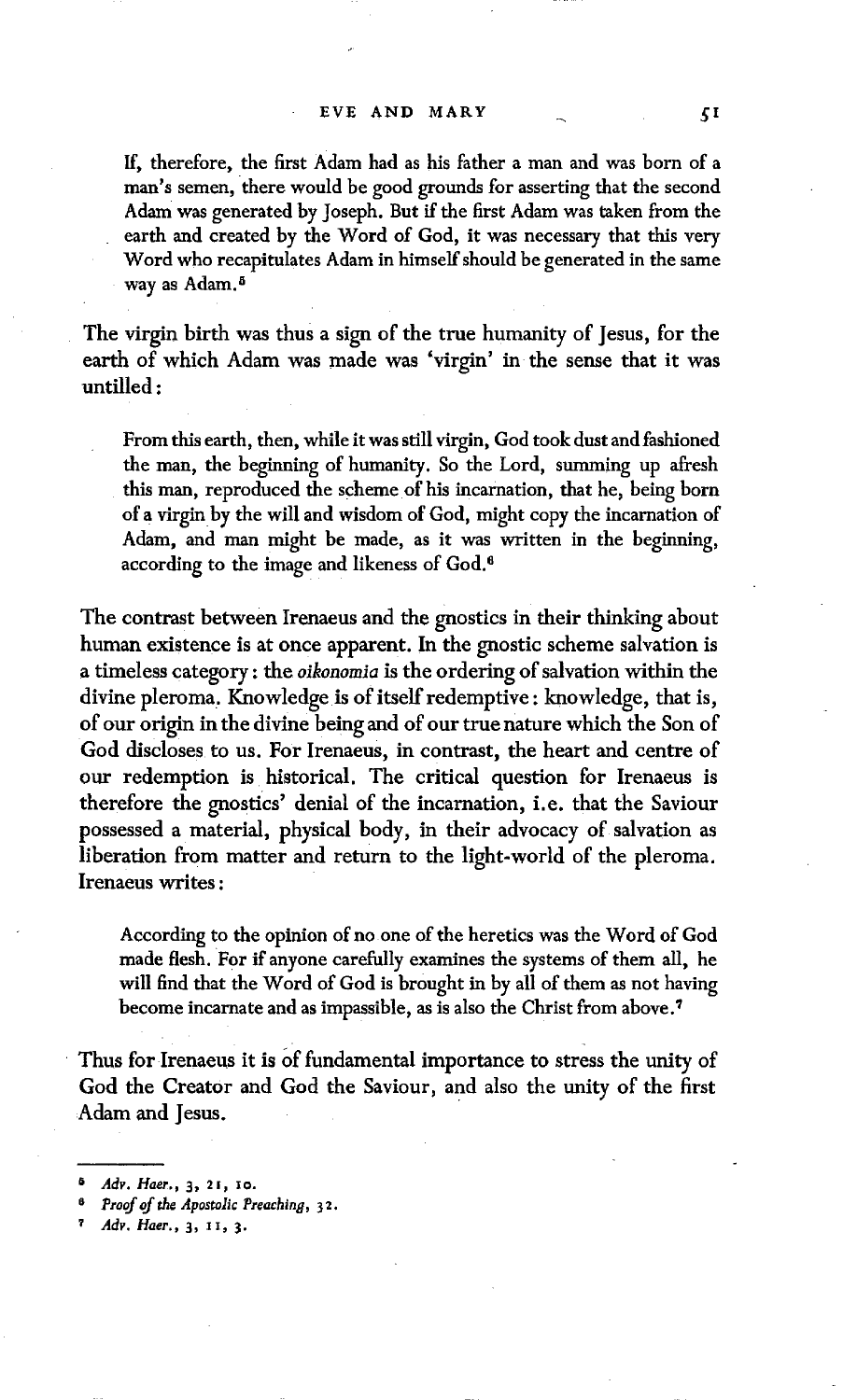To complete our study of Irenaeus two other passages must be considered. Each enlarges and enriches what we have already found in him concerning Mary. First, from Book V of the *Adversus haereses:* 

Just as Eve was led astray by the word of an angel, so that she fled from God when she had disobeyed his word, so Mary received the good tidings *(erangelizata est) by* the word of an angel : she was to bear God in her womb, obedient to his word. And though Eve had disobeyed God, Mary was persuaded to obey God, so that the Virgin Mary might become the advocate *(advocata)* of the virgin Eve. And just as the human race fell into bondage to death by means of a virgin, so it is saved by means of a virgin. The disobedience of a virgin was balanced in the opposite scale by the obedience of a virgin.<sup>8</sup>

In this passage we see more clearly, first, what Irenaeus means by speaking of Mary as 'cause of salvation'. Mary stands at the beginning of a new age, the marks of which are her receiving of the good news, her obedience, and her part in salvation. 'Thehumanrace is saved by a virgin'. Such language is astonishing in the second century. Irenaeus implies that in generating Jesus she regenerates us; that she is, in the phrase of M. J. Nicolas, 'the principle of the regeneration of the human race'.8

Second, the contrast between the temptation in paradise and the annunciation is strongly accentuated: an angel led Eve astray, an angel brought Mary good tidings; Eve the disobedient is contrasted with Mary the advocate or patroness; Eve fled from God, Mary bore God in her womb; Eve was the cause of death, Mary the cause of life.

Thirdly, Mary is now called an 'advocate', a word that Irenaeus evidently liked, for he repeated it in our final passage. In the *Proof of the Apostolic Preaching,* ch 34, we find almost a catechetical summary of Irenaeus's teaching:

And just as it was through a virgin who disobeyed that man was stricken and fell and died, so too it was through the Virgin, who obeyed the word of God, that man resuscitated by life received life. For the Lord came to seek back the lost sheep, and it was man who was lost; and therefore he did not become some other formation, but he likewise, of her that was descended from Adam, preserved the likeness of formation; for Adam had necessarily to be restored in Christ, that mortality be absorbed in immortality, and Eve in Mary, that a virgin, become the advocate of a virgin, should undo and destroy virginal disobedience by virginal obedience.

*s Ibid., ~, I9, i.* 

Nicholas, M. J., O.P.: *Marie, Mère du Sauveur* (Paris, 1967), p 26.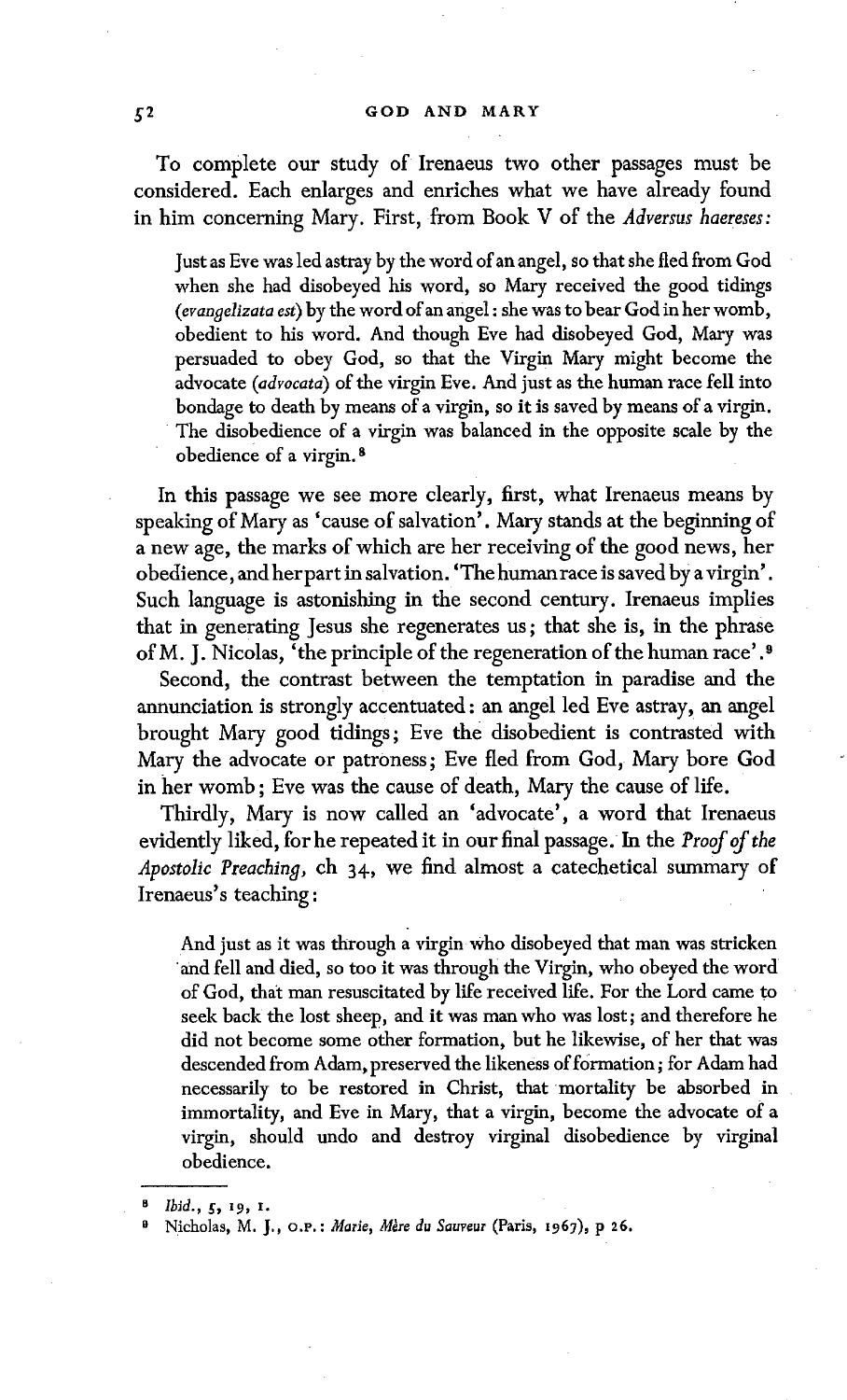In its details the passage is obscure, though the general drift is clear enough. Who is 'the man resuscitated by life'? Christ or the human race? The latter presumably; but the parallelism is typical of Irenaeus : *death through a virgin, life through the Virgin.* But this parallel is one facet, as it were, of the doctrine of recapitulation: Adam is restored in Christ, mortality is absorbed in immortality, and Eve is restored in Mary, Irenaeus, as always, insists on the true humanity of the Saviour. He did not become some other formation, but recapitulating the process of creation, he integrated himself with the human race. He is one with us, the likeness *(homoiotes)*, as Irenaeus says in Book III, being preserved.<sup>10</sup> The word of chief interest, to us, however, is 'advocate'. Does this imply, as the commentators in Migne's *Patrologia* suggest, that Irenaeus had some concept of Mary's heavenly intercession, and that he had received it from the apostles? Or is Irenaeus simply using the word in a general sense? If we may conjecture that the greek original is *parakletos*, advocate, intercessor, speaker on someone's behalf, Irenaeus may not be saying more than that Mary marks a new phase in history: Mary stands, as it were, in the new creation where Eve stood in the old. We simply do not know. What we do know is that by the time of the Council of Ephesus  $(431)$ , Mary is regularly invoked. In a sermon of Cyril of Alexandria, for instance, she is addressed in the following terms : 'Hail, thou who didst contain him in the holy virginal womb, who cannot be contained; thou through whom the holy Trinity is glorified and adored throughout the world.., through whom the fallen creature is taken up into heaven', and so on.

Of the bishop's devotion to Mary we know nothing. All that we can safely say is that for him the question of salvation is the central one : *ad quid descendebat?* To what purpose did Christ 'come down' ? His own answer is clear: 'By reason of his immeasurable love he became what we are, in order to make us what he himself is'.<sup>11</sup> This is not just the heart of Irenaeus; in a variety of forms it was the main theme of the theology of the early Church. The invocation of Mary, as it developed by the time of Cyril, is to be understood, therefore, in the context of salvation. As Irenaeus never ceases to stress, the Holy Spirit who restores communion between God and ourselves gives us also in the same act the gift of meeting one another in truth. To be in communion with Christ is to share also the company of all those who have faith in him.

*~o Adv. Haer.,* 3, 22, x.

11 *Ibid.*, *5*, Pref.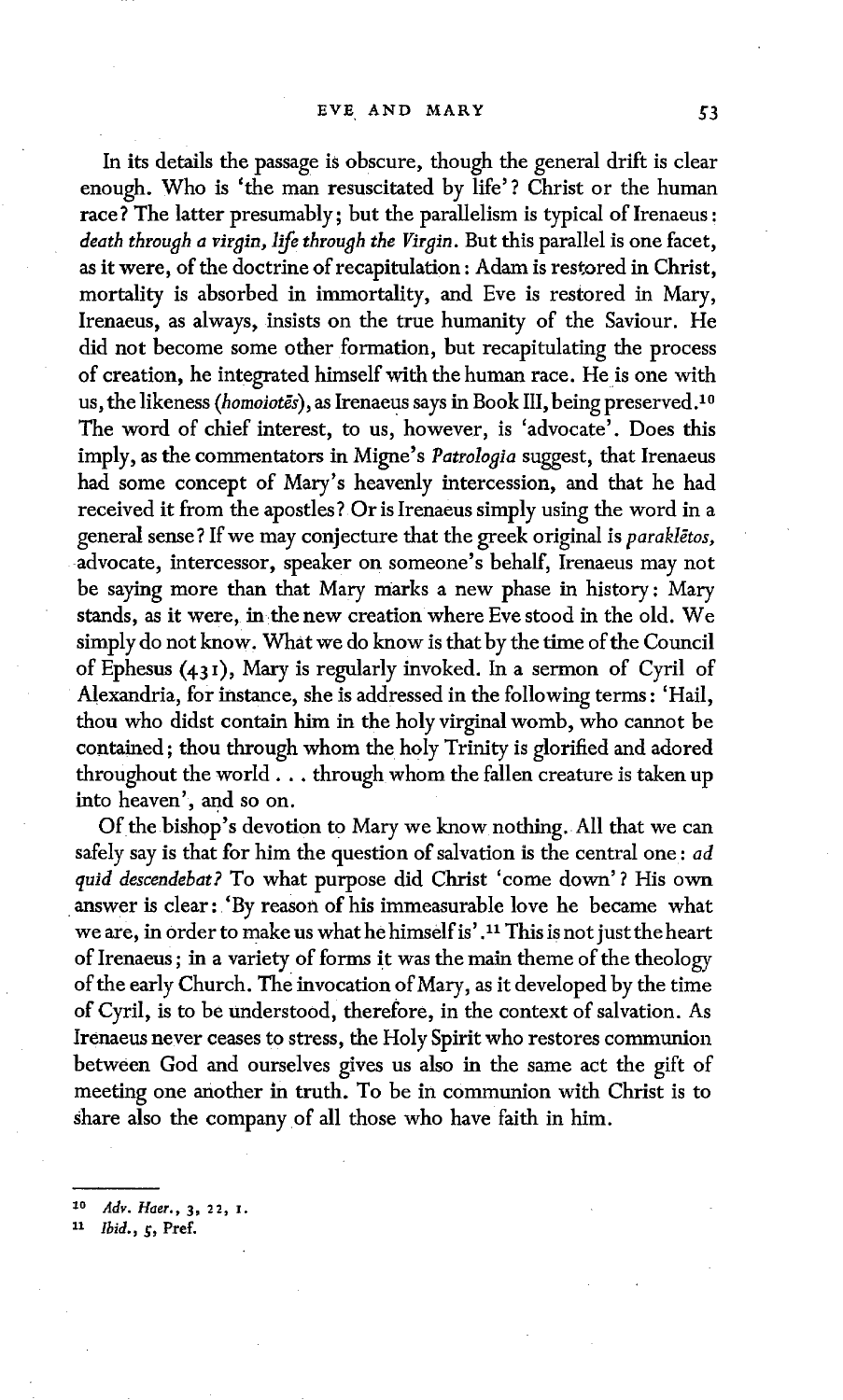## *Athanasius*

Athanasius is the third of the theologians whom we have chosen for insight in understanding the theme of Eve and Mary. A key figure in the faith and life of the fourth-century Church, Athanasius brought to its fullest expression the orthodox tradition of redemption, that is, the doctrine of redemption in its biblical form.

It is typical of his whole way of thinking to focus attention on Christ as God and man. If he is not God, then there is no salvation for us. Only God can save. So the *homoousios* (one in being) with God is essential. And if he is not man, we are not saved, we who share this embodied existence together. So the *bomoousios* with man, with all who live and breathe and suffer and sin and die -- that, too, is essential. Thus in the *De Incarnatione Verbi* he explains that On the cross 'two opposite marvels took place at once : the death of all was consummated in the Lord's body; yet because the Word was in it, death and corruption were in the same act utterly abolished'. 12 Or, in the celebrated phrase from the same book, 'The Word was made man in order that we might be made divine' 13

We shall understand Athanasius only when we have learned that for him theology is not the 'smooth sophistry' of the arian teachers but *doxology m* the joyful reflection on our salvation in Christ. The Word is not for him the universal reason of the philosophers but the incarnate and exalted Christ, preached by the apostles and present with us still in the words of the *kerygma* or apostolic proclamation, 'through which', as he wrote in the fourth *Discourse against the Arians*, 'those who observe them shall reap salvation'. Thus the dominant theme which we find in the bishop of Alexandria is the same as we found earlier in the bishop of Lyons — the meaning of our redemption in Christ.

Athanasius, however, had to do battle on two theological fronts, against not only Arius but also Apollinarius. Against Arius, he insisted that if Christ were not God, if he were only a created being, then we have no salvation. We remain 'mortal as before'. Against Apollinarius, he insisted that the Lord became man: he did not simply appear to be human, he became 'flesh'.

The term which he prefers, to express this double reality, is 'appropriation', *idiopoiesis*. On the one side Athanasius speaks of that act of God-in-Christ in which God appropriates, makes his own, our human nature in its wholeness. From first to last everything in the life of Christ is a manifestation of this *idiopoiësis*: his birth, words, signs,

1<sup>3</sup> *Ibid.*, 54.

*<sup>1~</sup> De Incarnatione, 20.*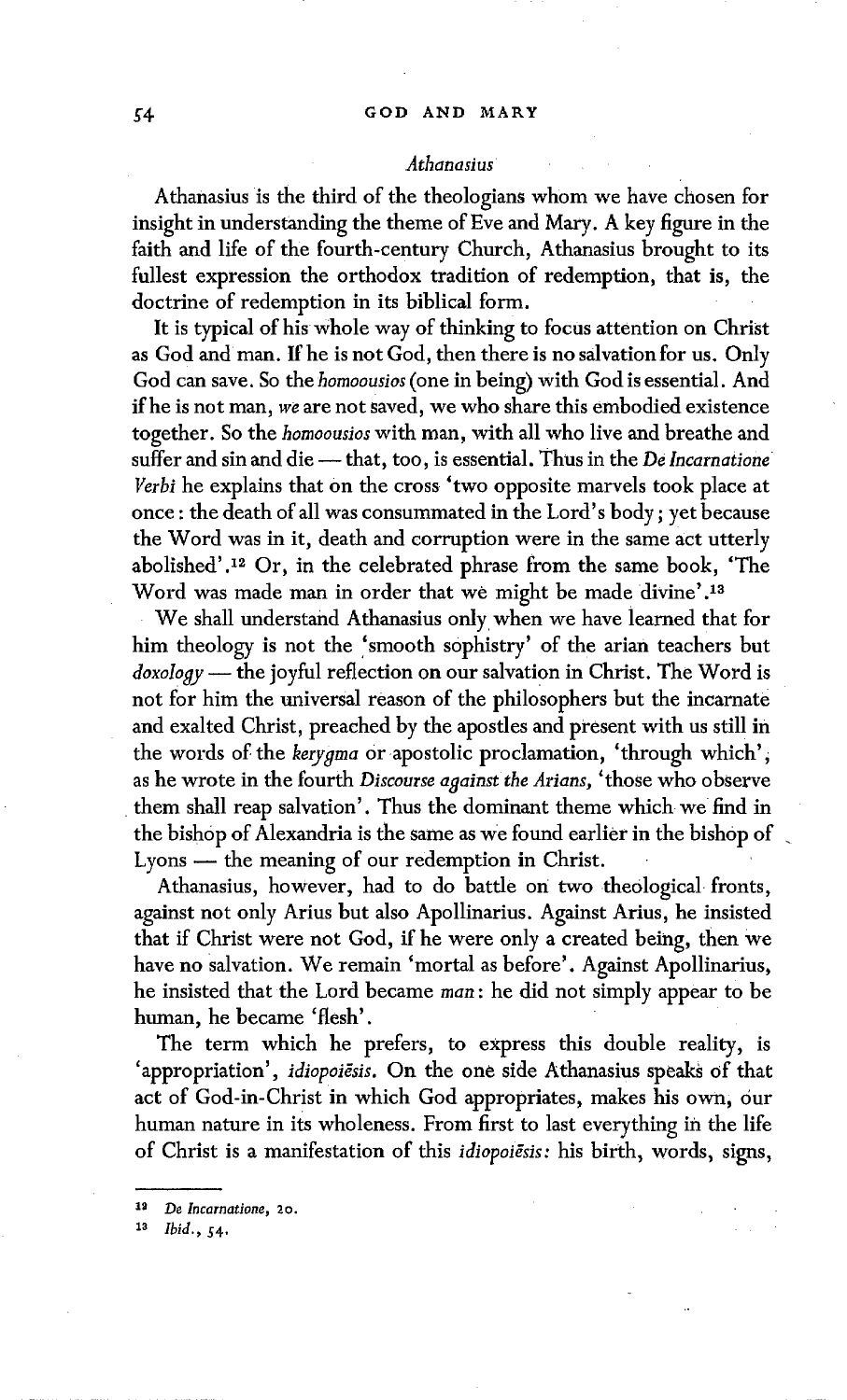ministry, death and resurrection. The whole life of Christ is a work of reconciliation and redemption. 'So that the work of his Father for us should not be frustrated', he says in the *De lncarnatione,* 'he takes to himself a body, a body like our own'. Or again, in a typical phrase from the first *Discourse against the Arians,* 'he deified what he put on'.

On the other side, *idiopoiesis* also refers to that act of man-in-Christ in which we human beings appropriate God's grace and blessing.

What Athanasius says concerning Mary is brief, but of significance. First, Mary has Adam's human nature, and therefore, through his birth of Mary, Christ shares ours. Second, the virgin birth is thus explained by Athanasius on fairly traditional anti-docetic grounds; but now, in opposition to the Arians, it is emphatically set forth as a sign of Christ's divine nature. In the *De Incarnatione* he writes:

He formed his own body from the Virgin; and that is no small proof of his godhead, since he who made that was the Maker of all else. And would not anyone infer from the fact of that body being begotten of a virgin only, without human father, that he who appeared in it was also the Maker and Lord of all beside?<sup>14</sup>

Third, according to Athanasius, Christ has taken our nature in the virgin birth, appropriating our human existence from Mary in order to redeem it as man, so that we might become divine. A typical but critical passage comes in the third *Discourse against the Arians*:

'Death reigned from Adam to Moses, even though their sin, unlike that of Adam, was not a matter of breaking a law'  $[$ Rom  $\zeta$ ,  $\zeta$ ,  $\zeta$ ]. Thus human beings remained as mortal and liable to corruption as before, for they give admission to the passions which belong to them by nature. Now that the Word has been made man and has appropriated our physical existence *(sarx),* these things no longer affect our body, because of the Word that dwells in it. They are destroyed by him. From now on human beings are no longer sinners and mortal because of their passions. The power of the Word has brought them to life and they are immortal and incorruptible. Since his physical existence *(sarx)* was begotten of Mary, Mother of God, he himself is described as having been begotten, even though it is he who causes others to come into being. He has taken to himself our coming into being, so that we may not return to the earth as mere earth, but rather attach ourselves to the heavenly Word and be brought to heaven by him. His taking to himself of the other passions of our body is not without reason either: he wills that we shall participate in eternal life no longer

/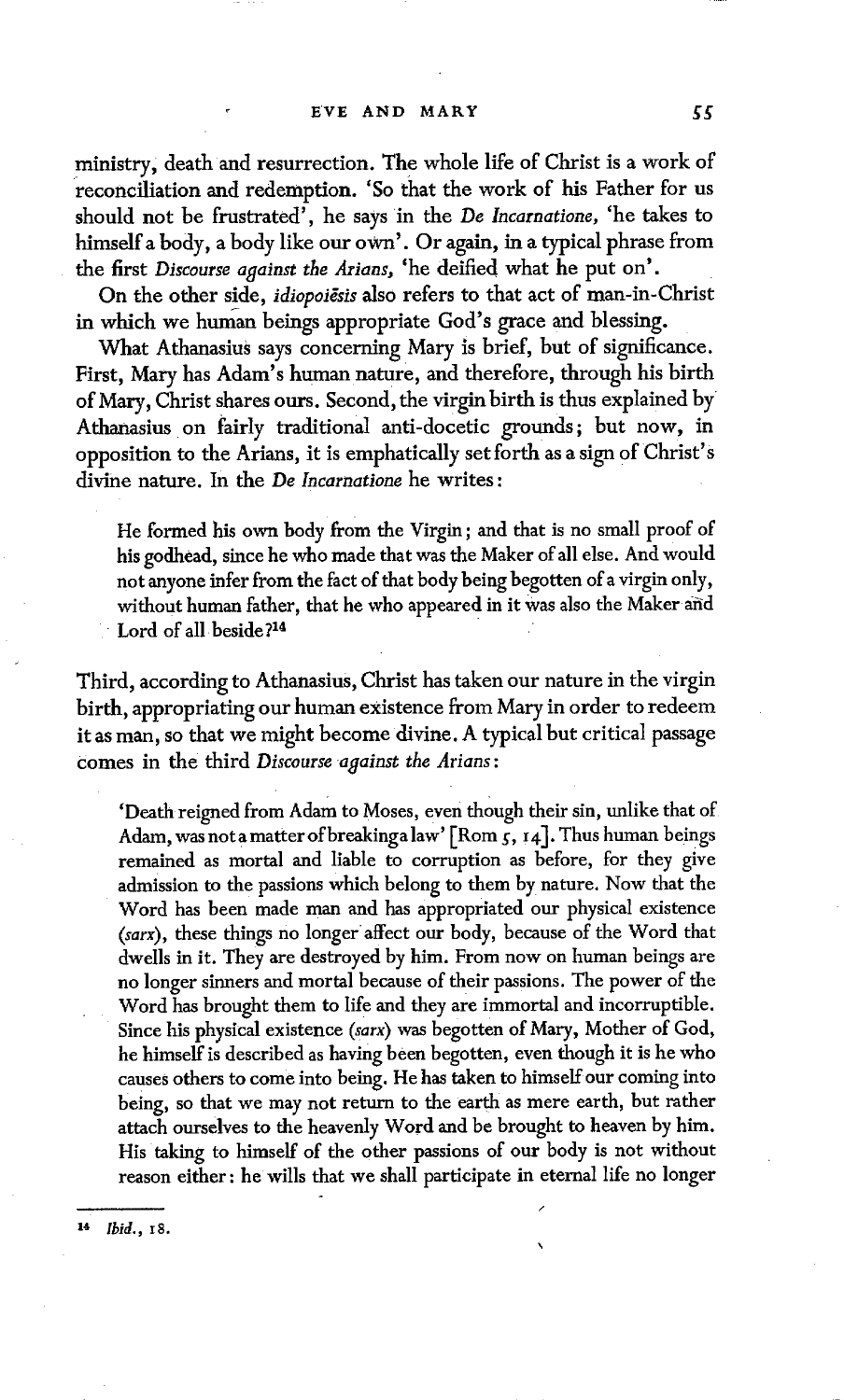as human beings but as those who belong to the Word. For we do not die as we once did by reason of our origin in Adam. Our Adamic origin and all the frailty of our physical existence *(sarx)* have been transferred to the Word. We rise from the earth. Atonement has been made for the curse that came on account of sin by reason of him who was made a curse for us and dwelt with us.!S

From this we may draw a summary of the doctrine of redemption according to Athanasius. First, the fundamental principle of human existence is death. Second, the Word who brings all life into being has himself appropriated our physical existence through his birth of Mary, the Virgin Mother of God, and so he has destroyed the powers of death and sin from within. Third, in himself the Word not only mediates salvation, but is our salvation. The 'attributes of our flesh' become his in the incarnation, but now they no longer affect us, and we rise in accordance with the power of the Word to become immortal and incorruptible. Through our attachment to the Word we participate in eternal life.

As we saw, Irenaeus referred to Mary as the *advocate,* which seems to mean something like 'the one who is besought'. If Athanasius refrains from using this kind of language, does this mean that any idea of invoking Mary is alien to his thought or to his school of thought? By no means. There is clear evidence that late in the fourth century an anaphora of the type of Basil of Caesarea was in use in the coptic Church. In its general structure the anaphora may quite possibly be the work of the great cappadocian Father. Since Basil and Athanasius died within six years of one another, we may conjecture that the coptic Church, a conservative Church liturgically, used this liturgy, or something close to it, by the end of Athanasius's life. There is a presumably earlier fragment of the anaphora in which the following petition is included in the intercessions :

Remember, O Lord, ... especially the holy and glorious Mother of God, Mary ever-Virgin; by her prayers have mercy on us all, and save us for the sake of the holy Name, which we invoke.

In its position, after the consecration, this prayer is both impressive and significant. In a revealing phrase Metropolitan Anthony Bloom says, concerning prayer for the dead: 'The living are related to the dead for whom they pray. In the dead we no longer belong completely to this

*1~ Contra Arianos,* 3, 33.